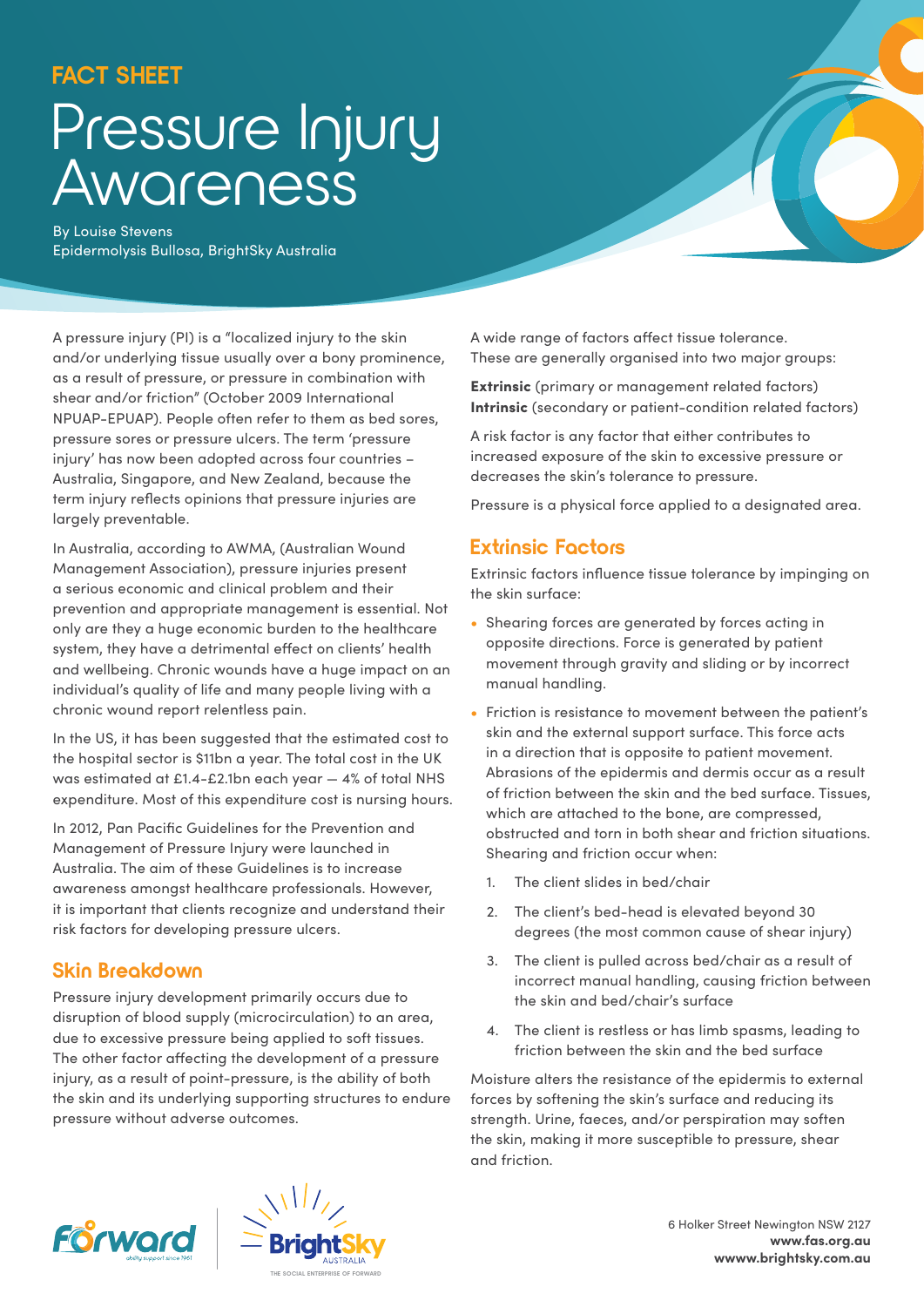## **FACT SHEET**

## Pressure Injury Awareness

By Louise Stevens Epidermolysis Bullosa, BrightSky Australia

## **Intrinsic Factors**

Intrinsic factors are those factors that influence the skin's supporting structures and/or the lymphatic system and hence reduce the tissue's tolerance to pressure.

- Factors include:
- Nutrition
- Demographics
- Oxygen delivery
- Chronic illness
- Pain
- Medication

#### **Nutrition**

Poor nutrition has a significant role in pressure injury development. Deficiencies can result from either decreased intake or malabsorption. Research indicates that the following factors increase the risk of developing a pressure injury:

- Malnutrition
- Low levels of protein/albumin
- Recent weight loss or morbid obesity
- Specific deficiencies such as Vitamin C and zinc

#### **Demographics**

Individual characteristics that appear to be associated with increased risk include:

- More than 65 years of age
- Male
- Caucasian
- Multiple co-morbidities
- Previous history of pressure injury

#### **Oxygen Delivery**

Decreased supply of oxygen to the area under stress leads to increased risk. Risk conditions include:

- Respiratory disorders
- Cardiovascular impairment
- Smoking
- Autonomic dysfunction (spinal cord injury)
- Fever or other conditions that lead to increased skin or core body temperature (a rise in temperature leads to a 10% increased demand for oxygen)

#### **Chronic Illness**

The following conditions are also an increased risk of pressure injury development:

- Diabetes mellitus
- Metastatic cancer
- Renal impairment

#### **Pain**

• Pain can inhibit a patient's movement

#### **Medications**

Drugs can have a variety of effects including:

- Decreased sensation
- Drowsiness leading to decreased movement
- Decreased inflammatory response
- Decreased peripheral blood pressure

Therefore, identification of intrinsic risk factors is important when assessing pressure injury risk.